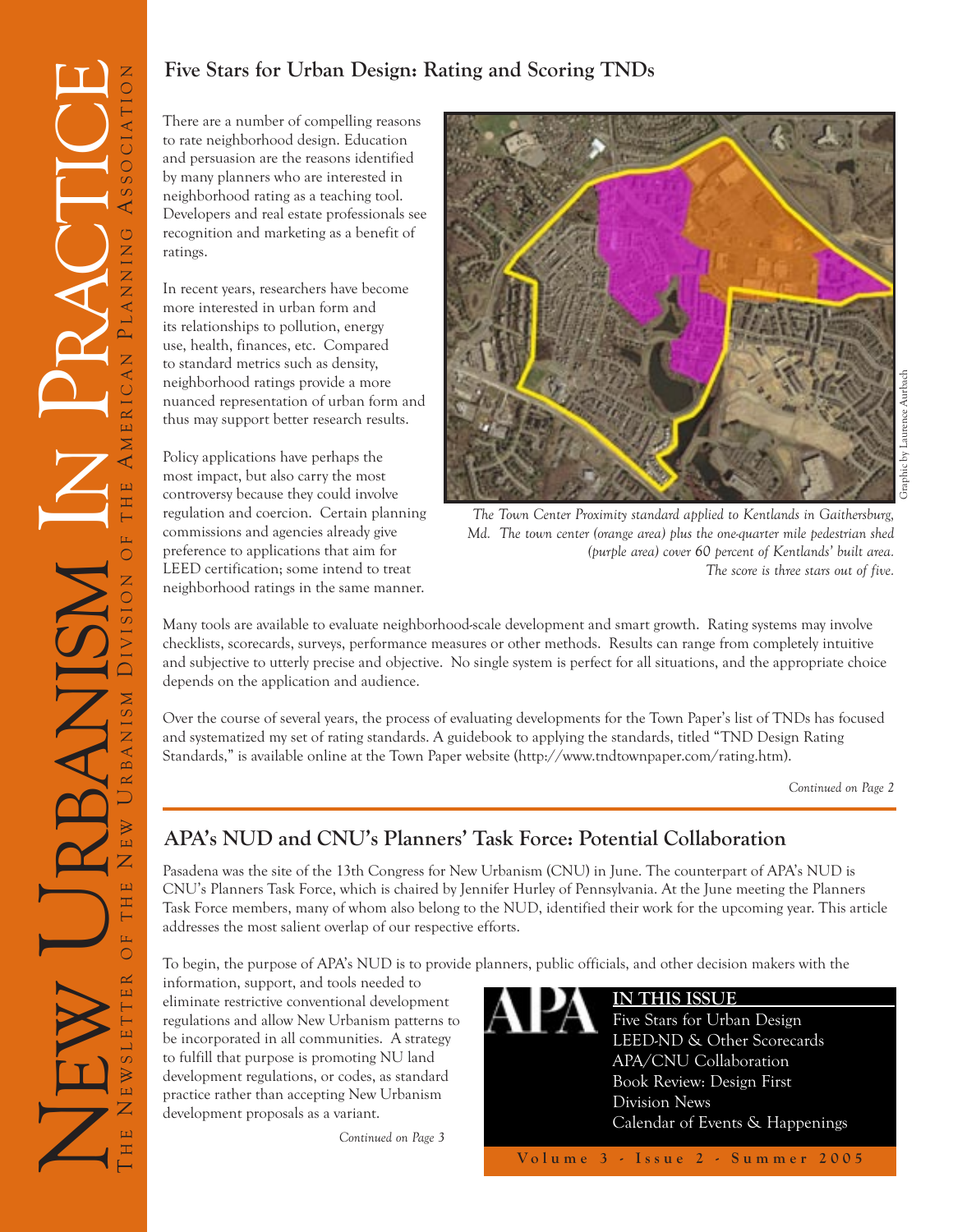**Chair** Marie York myork@fau.edu **Vice-Chair** Mahender Vasandani mgv@golandvision.biz **Secretar y/Treasurer** Nathan Bilger

N E W U R B A N I S M IN PRACTICE **2005-2006 New Urbanism Division Officers**

nathanb@westport-home.com

Suzanne S. Rhees, AICP, CNU suzanne\_rhees@urscorp.com **Newsletter Associate Editor** Murphy Antoine, Jr., AIA, AICP mantoine@tortigallaschk.com

**Newsletter Editor**

### *Continued from Page 1*

#### **TND Rating System**

The goals of the TND Design Rating Standards are to:

- Evaluate the most important, critical elements of urban design.
- Maximize ease of use, minimize time and cost.
- Make standards transparent as possible, with results that are as replicable as possible.
- Provide detailed, consistent guidelines for deriving numerical scores.
- Be able to directly compare developments.
- Make distinctions between TND, hybrid and conventional developments.

The system uses nine basic standards. The first five standards are more objective in nature, with mathematical methods determining scores, while the last four standards involve more subjective judgments. All ratings are on a scale of 1 to 5 stars, with 5 stars being equivalent to a well-designed, early 20th-century, urban neighborhood in the U.S. The standards are:

Prerequisites: Gated communities are disqualified from consideration, as are entirely age- or organization-restricted developments. (The latter may be more properly evaluated as Districts instead of TNDs.) Scale is also important: The smaller a development, the fewer full standards may apply. Forty dwellings and two blocks is the minimum size. Updating the ratings as construction progresses is a necessity.

- 1. Housing choice: Probability that any two dwellings will be different in type or size. This standard uses the Simpson Diversity Measure, a calculation commonly used by ecologists to measure biodiversity.
- 2. Mixed use: Number of categories represented, from a defined list of fourteen uses.
- 3. Connectivity: Intersections per square mile (or square kilometer). For measuring the ease and efficiency of travel, as well as the long-term adaptability of the street and block pattern, intersection density works

*Continued on Page 3*









*Housing choice in Kentlands. The community offers a full range of housing options, from small accessory units to large, detached residences. Kentlands' score for this standard is 5 stars out of 5. All images by Laurence Aurbach*

Copyright © 2005 by the American Planning Association, New Urbanism Division

New Urbanism in Practice, published quarterly, is the official newsletter of the New Urbanism Division of the American Planning Association. We welcome articles, letters, suggestions, and information for inclusion in the newsletter. Please for ward your submissions to our Editor, Suzanne Rhees. The next deadline for the submission of articles is

New Urbanism in Practice along with other information about the New Urbanism Division is found online at:

> http://www.planning.org/ divisions/

Division members are encouraged to sign up for the Division listserve at http://list.planning.org

October 31, 2005.